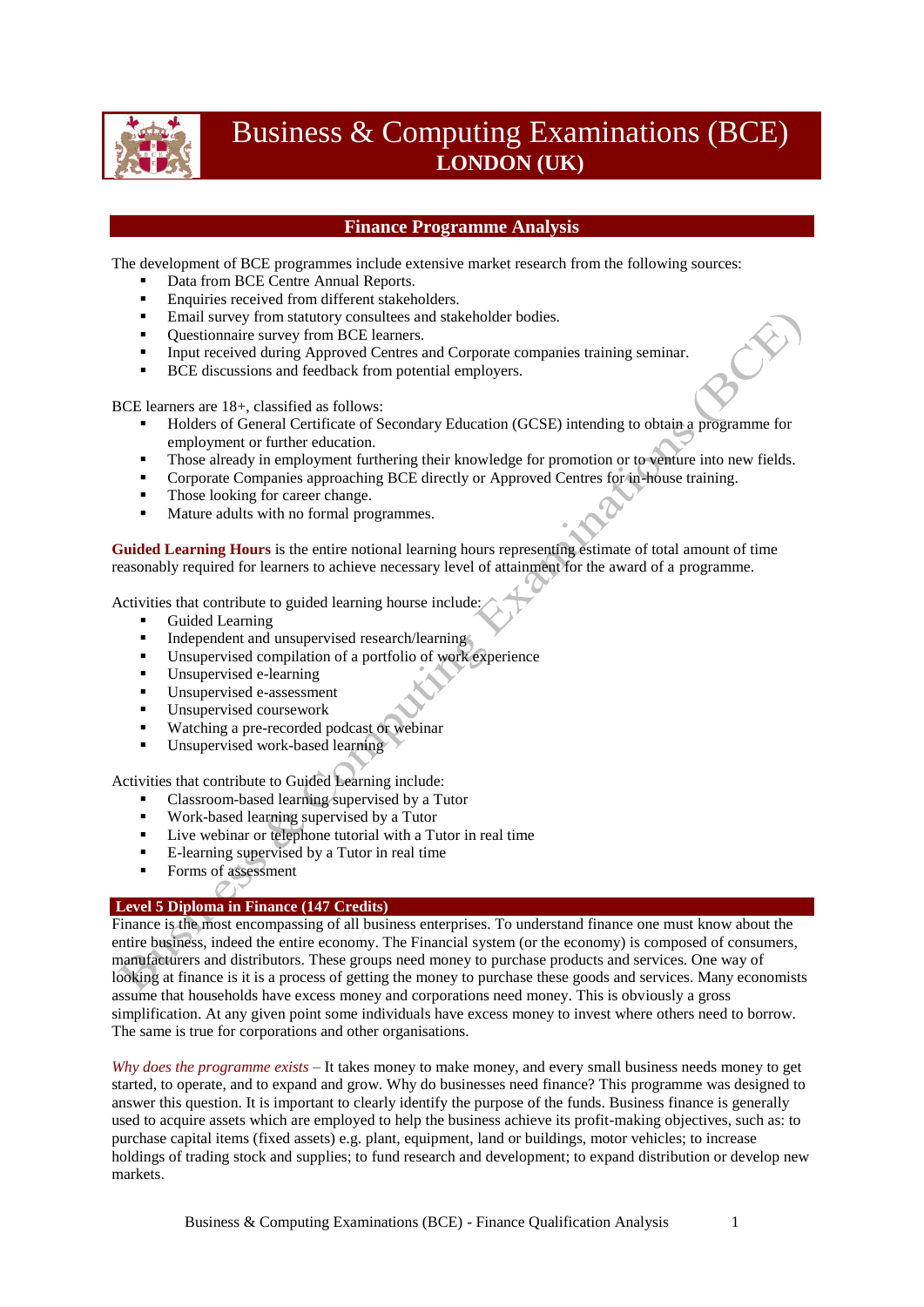*How does it fits into the larger programme* – A finance career is often confused with accounting, but it involves a significantly different set of positions, skills, and qualities. The finance programme allow learners to become decision makers for organisations including government agencies, stockholders, and other financial organisations. A finance career involves understanding a client's goals and finding resources to reach them.

*For who it was designed* – The programme is designed for holders of Diploma in BA & Computer System / Diploma in Accounting in Finance or equivalent programmes, interested in learning finance.

*How it will benefit learners* – A finance career begins with a formal programme, and there are many opportunities available for learners in the field.

#### *Units:*

- Public Finance
- Financial Markets & Investments
- Financial & Managerial Accounting
- Financial Management
- Corporate Governance

**Public Finance** - is that part of finance which hovers around the central question of allocation of resources subjected to the budget constraint of the government or public entities. It is that branch of economics which identifies and appraises the means and effects of the policies of the government. Public sector finance tries to examine the effects and consequences of different types of taxation and expenditures on the economic agents (individuals, institutions, organisations, etc.) of the society and ultimately on the entire economy. Public finance also analyses the effectiveness of the policies aimed at certain objectives and consequently to the development of procedures and techniques for increasing the effectiveness of the policy.

**Financial Markets & Investments** - markets are interrelated, and a problem in one market can have its source in a different market. This finding is a starting point for macroeconomics. To limit the number of markets they must explore, economists conventionally lump together or aggregate the vast number of markets in a modern economy into only four: markets for goods and services, financial assets, money balances, and resources.

**Financial & Managerial Accounting** - Financial accounting is comprised of information that companies make available to the general public: shareholders, creditors, customers, suppliers, and regulatory commissions. Management accounting deals with information that is not made public; information such as salary costs, cost of goods produced, profit targets, and material control information. The knowledge supplied by management accounting is for the use of department heads, division managers, and supervisors to help them make better decisions about the day-to-day operations of the business.

**Financial Management** - Financial Management is the management of the finances of a business / organisation in order to achieve financial objectives. Financial management is the system by which the financial aspects of an organisation's business are directed and controlled to support the corporate goals.

**Corporate Governance** - a corporation is a congregation of various stakeholders, namely, customers, employees, investors, vendor partners, government and society. A corporation should be fair and transparent to its stakeholders in all its transactions. This has become imperative in today's globalised business world where corporations need to access global pools of capital, need to attract and retain the best human capital from various parts of the world, need to partner with vendors on mega collaborations and need to live in harmony with the community. Unless a corporation embraces and demonstrates ethical conduct, it will not be able to succeed. Ethics is based on broad principles of integrity, fairness and focuses on internal stakeholder issues such as product quality, customer satisfaction, employee wages and benefits, local community and environmental responsibilities issues that a company can actually influence.

| <b>Unit</b> | <b>Pre-requisite</b>   | Core-requisite                       | <b>Guided</b><br><b>Learning</b><br><b>Hours</b> | <b>Number</b><br>of<br><b>Credits</b> |
|-------------|------------------------|--------------------------------------|--------------------------------------------------|---------------------------------------|
| Public      | Knowledge of           | Completion of Diploma in BA $\&$     | 220                                              | 22                                    |
| Finance     | accounting and         | Computer Systems or Diploma in       |                                                  |                                       |
|             | financial terminology. | Accounting & Finance or equivalence. |                                                  |                                       |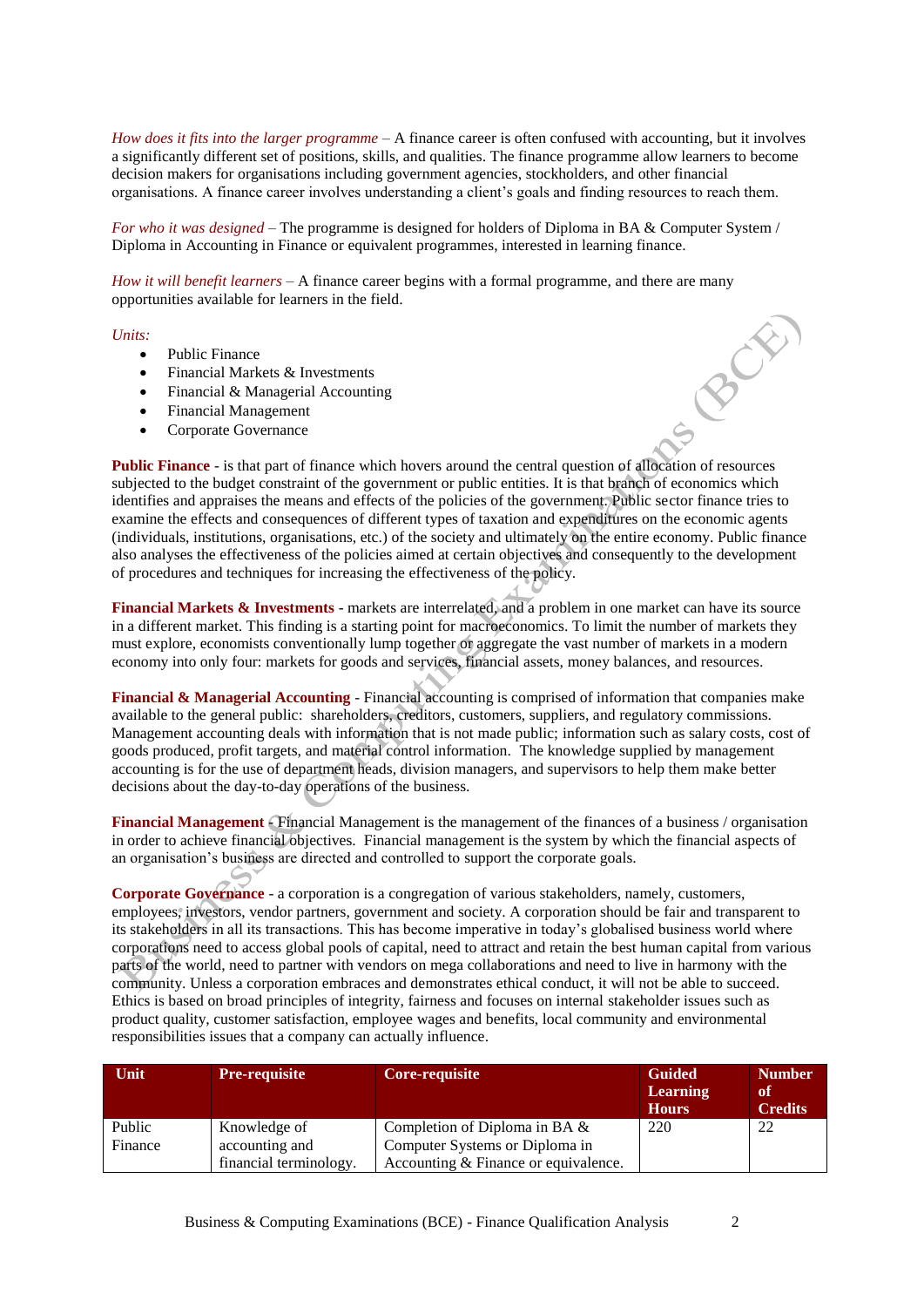| Financial     | Knowledge of                       | Completion of Diploma in BA &        | 220 | 22              |
|---------------|------------------------------------|--------------------------------------|-----|-----------------|
| Markets &     | accounting and                     | Computer Systems or Diploma in       |     |                 |
| Investments   | financial terminology.             | Accounting & Finance or equivalence. |     |                 |
| Financial $&$ | Knowledge of                       | Completion of Diploma in BA &        | 300 | 30              |
| Managerial    | accounting and                     | Computer Systems or Diploma in       |     |                 |
| Accounting    | financial terminology.             | Accounting & Finance or equivalence. |     |                 |
| Financial     | Knowledge of                       | Completion of Diploma in BA &        | 200 | 20              |
| Management    | accounting and                     | Computer Systems or Diploma in       |     |                 |
|               | financial terminology.             | Accounting & Finance or equivalence. |     |                 |
| Corporate     | Knowledge of                       | Completion of Diploma in BA &        | 340 | 34              |
| Governance    | accounting and                     | Computer Systems or Diploma in       |     |                 |
|               | financial terminology.             | Accounting & Finance or equivalence. |     |                 |
|               | Coursework (Project) for all units |                                      | 190 | $\overline{19}$ |

| <b>Rules of combination:</b> | All units are mandatory |
|------------------------------|-------------------------|
| <b>Age Group:</b>            | $18+$                   |
| <b>Programme Type:</b>       | Vendor/Industry         |

Business & Computing Examinations (BCE) - Finance Qualification Analysis 3

|   | ٠       |  |
|---|---------|--|
| i |         |  |
|   |         |  |
|   |         |  |
|   | ۰,<br>I |  |
| × | v       |  |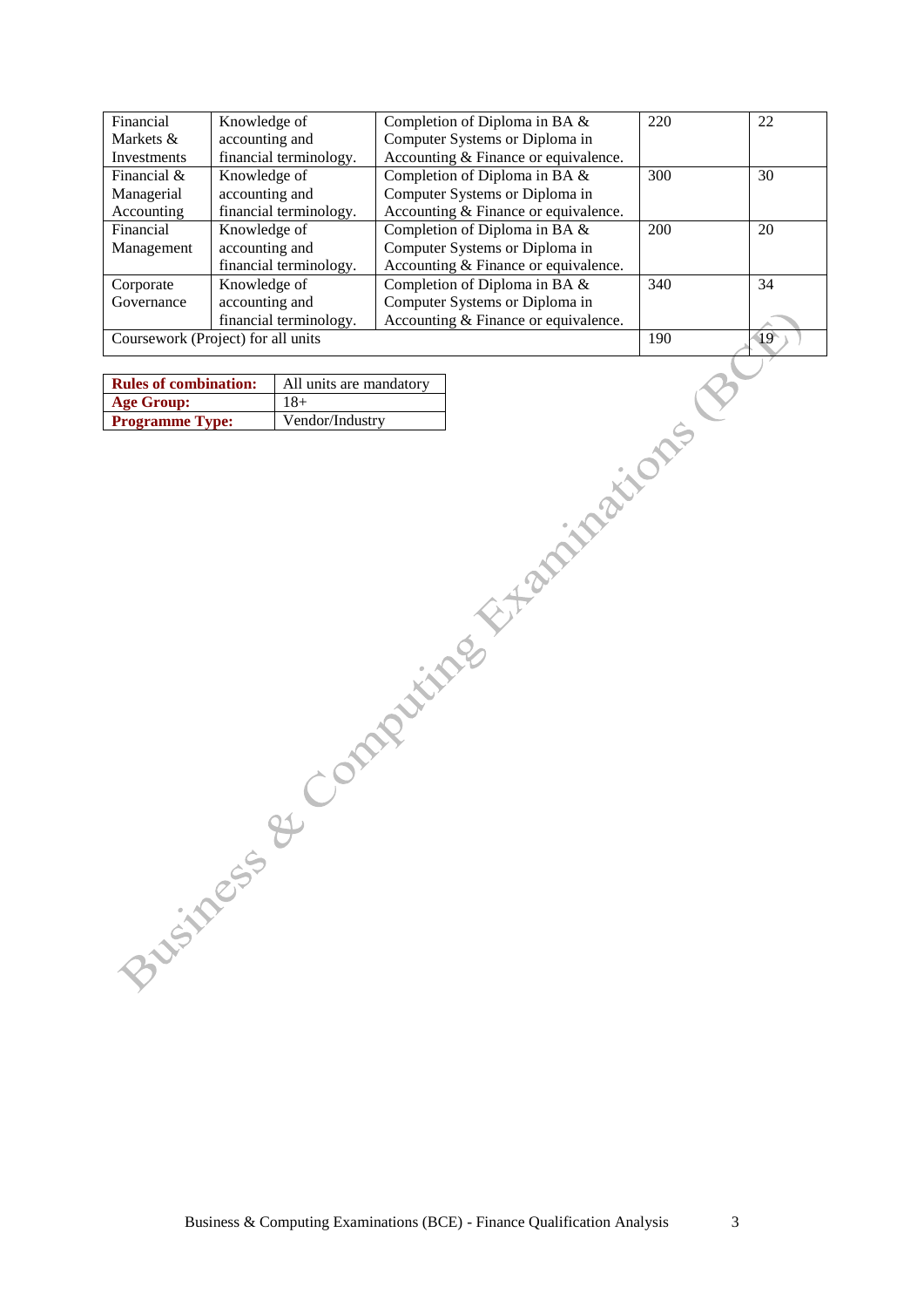|     | T GOIN FINANCE LOAI INNE TIOUTS THIN MAGNI SHOUL<br><b>Notional Learning Hours</b> |                |                            |                                |                                        |                                   |                   |                  |
|-----|------------------------------------------------------------------------------------|----------------|----------------------------|--------------------------------|----------------------------------------|-----------------------------------|-------------------|------------------|
|     | <b>Unit Titles</b>                                                                 | <b>Credits</b> | Guided /<br><b>Contact</b> | Independent<br><b>Learning</b> | <b>Research</b><br><b>Activities /</b> | <b>Assessment</b><br>(self/class) | <b>Coursework</b> | <b>Total</b>     |
|     |                                                                                    |                | <b>Learning</b>            |                                | <b>Group Work</b>                      |                                   |                   |                  |
| -01 | The role of the government                                                         | 2.0            |                            | n                              |                                        |                                   |                   | 20               |
| 02  | <b>Environment externalities</b>                                                   | 2.0            |                            | n                              |                                        |                                   |                   | 20               |
| 03  | Public goods and services                                                          | 2.0            |                            | O                              |                                        |                                   |                   | 20               |
| 04  | Cost-benefit analysis                                                              | 2.0            |                            | o                              |                                        |                                   |                   | 20               |
| 05  | Services and benefits                                                              | 2.0            |                            | n                              |                                        |                                   |                   | 20               |
| 06  | Public sector - health system                                                      | 2.0            |                            | o                              |                                        |                                   |                   | 20               |
| -07 | Income tax                                                                         | 2.0            |                            | n                              |                                        |                                   |                   | 20               |
| 08  | Consumption tax                                                                    | 2.0            |                            |                                |                                        |                                   |                   | 20               |
| 09  | State and local public finance                                                     | 2.0            |                            |                                |                                        |                                   |                   | 20               |
| 10  | Public sector - education system                                                   | 2.0            |                            |                                |                                        |                                   |                   | 20               |
| 11  | Government borrowing                                                               | 2.0            |                            |                                |                                        |                                   |                   | $\underline{20}$ |
|     |                                                                                    | 22.0           | 88                         |                                |                                        |                                   |                   | 220              |

## **Public Finance Learning Hours Information Sheet**

### **Financial Markets and Investments Learning Hours Information Sheet**

|     |                                     |                | <b>Notional Learning Hours</b> |                 |                     |                   |                   |                |
|-----|-------------------------------------|----------------|--------------------------------|-----------------|---------------------|-------------------|-------------------|----------------|
|     | <b>Unit Titles</b>                  | <b>Credits</b> | <b>Guided</b> /                | Independent     | <b>Research</b>     | <b>Assessment</b> | <b>Coursework</b> | <b>Total</b>   |
|     |                                     |                | <b>Contact</b>                 | <b>Learning</b> | <b>Activities /</b> | (self/class)      |                   |                |
|     |                                     |                | <b>Learning</b>                |                 | <b>Group Work</b>   |                   |                   |                |
| 01  | Markets in the financial system     | 2.0            |                                | n               |                     |                   | ◠                 | 20             |
| 02  | The money markets                   | 2.0            |                                |                 |                     |                   |                   | 20             |
| 03  | Other markets                       | 2.0            |                                |                 |                     |                   |                   | 20             |
| 014 | Bond prices and interest rate risk  | 2.0            |                                |                 |                     |                   |                   | 20             |
| 05  | <b>Financial instruments</b>        | 2.0            |                                |                 |                     |                   |                   | 20             |
| 06  | Nature and purpose of investments   | 2.0            |                                |                 |                     |                   |                   | 20             |
| 07  | Portfolio and capital market        | 2.0            |                                |                 |                     |                   |                   | 20             |
| 08  | Stock markets overview              | 2.0            |                                |                 |                     |                   |                   | 20             |
| 09  | Market efficiency and strategies    | 2.0            |                                |                 |                     |                   |                   | 20             |
| 10  | Risk and return                     | 2.0            |                                |                 |                     |                   |                   | 20             |
| 11  | Financial regulation and compliance | 2.0            |                                |                 |                     |                   | ↑                 | $\frac{20}{2}$ |
|     |                                     | 22.0           | 88                             |                 |                     |                   |                   | 220            |
|     |                                     |                |                                |                 |                     |                   |                   |                |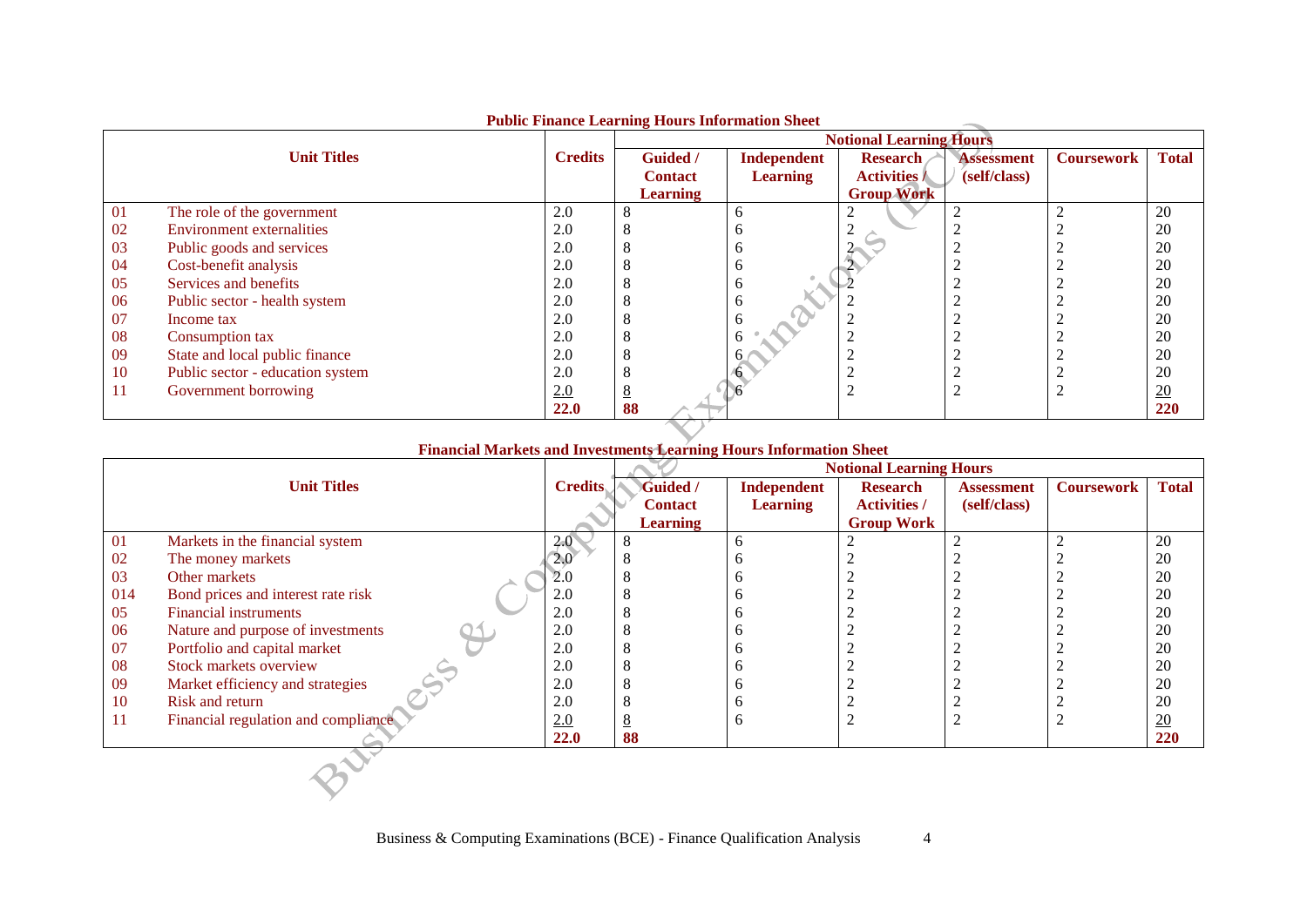|    | т папсыі се нашадства несовнаці демініці томо тіготимают |                | <b>Notional Learning Hours</b> |                    |                     |                   |                   |                  |  |
|----|----------------------------------------------------------|----------------|--------------------------------|--------------------|---------------------|-------------------|-------------------|------------------|--|
|    | <b>Unit Titles</b>                                       | <b>Credits</b> | Guided /                       | <b>Independent</b> | <b>Research</b>     | <b>Assessment</b> | <b>Coursework</b> | <b>Total</b>     |  |
|    |                                                          |                | <b>Contact</b>                 | <b>Learning</b>    | <b>Activities /</b> | (self/class)      |                   |                  |  |
|    |                                                          |                | <b>Learning</b>                |                    | <b>Group Work</b>   |                   |                   |                  |  |
|    | <b>Financial Accounting</b>                              | 2.0            |                                | 6                  |                     |                   |                   | 20               |  |
| 01 | Financial accounting principles                          | 2.0            |                                |                    |                     |                   |                   | 20               |  |
| 02 | Double-entry Accounting                                  | 2.0            |                                | h                  |                     |                   |                   | 20               |  |
| 03 | <b>Trading account</b>                                   | 2.0            |                                | h                  |                     |                   |                   | 20               |  |
| 04 | Internal control                                         | 2.0            |                                | 6                  |                     |                   |                   | 20               |  |
| 05 | <b>Trial balance</b>                                     | 2.0            |                                |                    |                     |                   |                   | 20               |  |
| 06 | Preparing financial statements                           | 2.0            |                                |                    |                     |                   |                   | 20               |  |
| 07 | Tangible vs intangible assets                            | 2.0            |                                |                    |                     | ◠                 |                   | 20               |  |
|    |                                                          |                |                                |                    |                     |                   |                   |                  |  |
|    | <b>Managerial Accounting</b>                             |                |                                |                    |                     |                   |                   |                  |  |
| 08 | Scope of management accounting                           | 2.0            | 8                              |                    | ◠<br>∠              |                   |                   | 20               |  |
| 09 | Cost accumulation                                        | 2.0            |                                |                    |                     |                   |                   | 20               |  |
| 10 | Inventory valuation                                      | 2.0            |                                | h                  |                     |                   |                   | 20               |  |
| 11 | Labour costing                                           | 2.0            |                                | h                  |                     |                   |                   | 20               |  |
| 12 | <b>Process Costing</b>                                   | 2.0            |                                | h                  |                     |                   |                   | 20               |  |
| 13 | Accounting overheads                                     | 2.0            |                                | h                  |                     |                   |                   | 20               |  |
| 14 | Overhead allocation                                      | 2.0            |                                | 6                  | 2                   |                   |                   | $\underline{20}$ |  |
| 15 | Differences between Financial and Managerial Accounting  | 30.0           | 120                            |                    |                     |                   |                   | 300              |  |

#### **Financial & Managerial Accounting Learning Hours Information Sheet**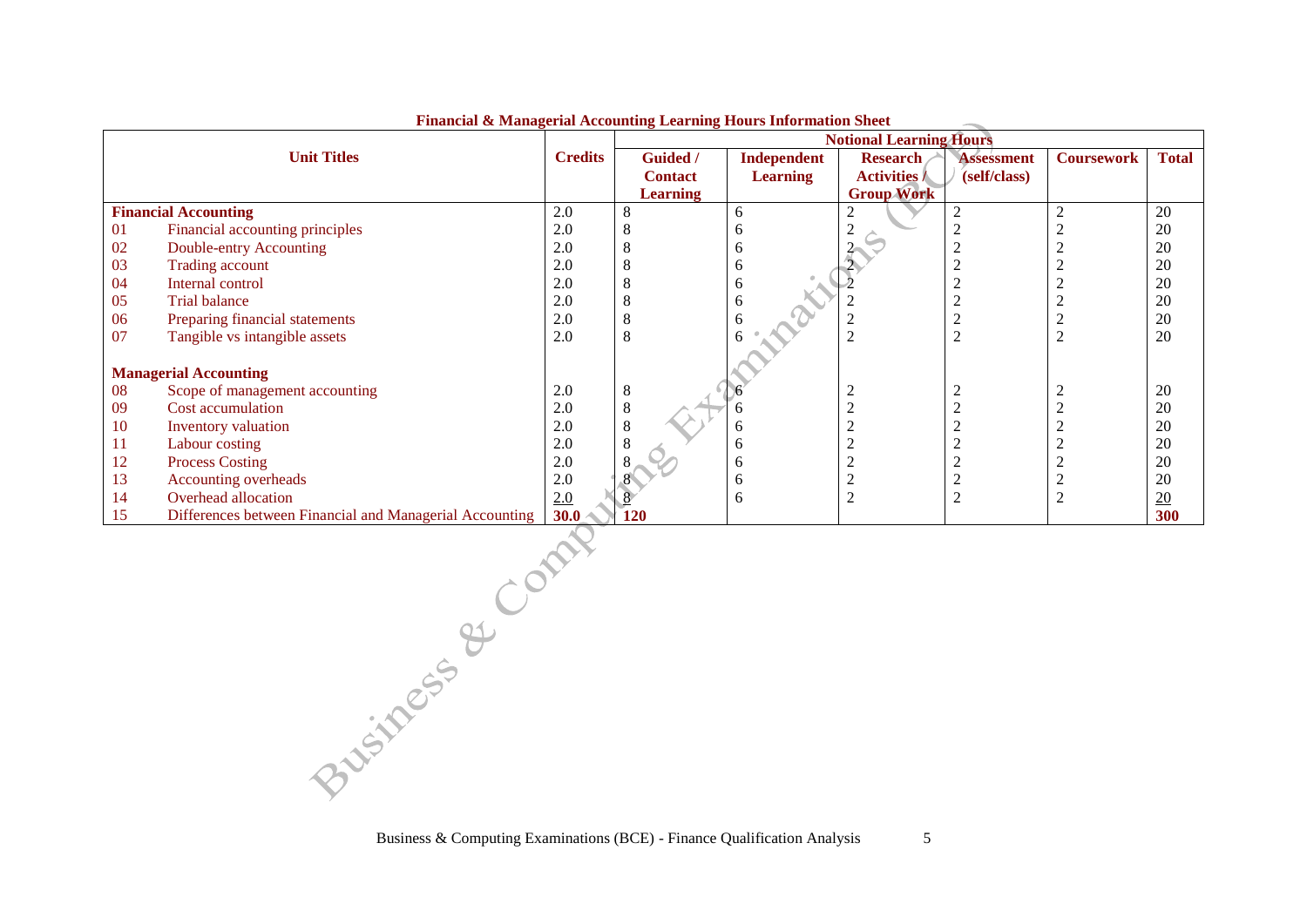|    | <b>Financial Management Learning Hours Information Sheet</b> |                |                                |                 |                     |                   |                   |                  |  |  |
|----|--------------------------------------------------------------|----------------|--------------------------------|-----------------|---------------------|-------------------|-------------------|------------------|--|--|
|    |                                                              |                | <b>Notional Learning Hours</b> |                 |                     |                   |                   |                  |  |  |
|    | <b>Unit Titles</b>                                           | <b>Credits</b> | <b>Guided</b> /                | Independent     | <b>Research</b>     | <b>Assessment</b> | <b>Coursework</b> | <b>Total</b>     |  |  |
|    |                                                              |                | <b>Contact</b>                 | <b>Learning</b> | <b>Activities /</b> | (self/class)      |                   |                  |  |  |
|    |                                                              |                | <b>Learning</b>                |                 | <b>Group Work</b>   |                   |                   |                  |  |  |
| 01 | Finance and the need for finance                             | 2.0            | 8                              |                 |                     |                   |                   | 20               |  |  |
| 02 | Measurements used in valuing a firm's performance            | 2.0            | 8                              |                 |                     |                   |                   | 20               |  |  |
| 03 | Time-value of money concepts                                 | 2.0            | 8                              |                 |                     |                   |                   | 20               |  |  |
| 04 | Investment appraisal methods and techniques                  | 2.0            | 8                              |                 |                     |                   |                   | 20               |  |  |
| 05 | Cash flows                                                   | 2.0            | 8                              |                 |                     |                   |                   | 20               |  |  |
| 06 | Bonds as long-term debt securities                           | 2.0            | 8                              |                 |                     |                   |                   | 20               |  |  |
| 07 | Working capital management                                   | 2.0            | 8                              |                 |                     |                   |                   | 20               |  |  |
| 08 | Company share capital structure                              | 2.0            | 8                              |                 |                     |                   |                   | 20               |  |  |
| 09 | Weighted Average Cost of Capital (WACC)                      | 2.0            | 8                              |                 |                     |                   |                   | 20               |  |  |
| 10 | Capital structure                                            | 2.0            | 8                              |                 |                     |                   |                   | $\underline{20}$ |  |  |
|    |                                                              | <b>20.0</b>    | 80                             |                 |                     |                   |                   | <b>200</b>       |  |  |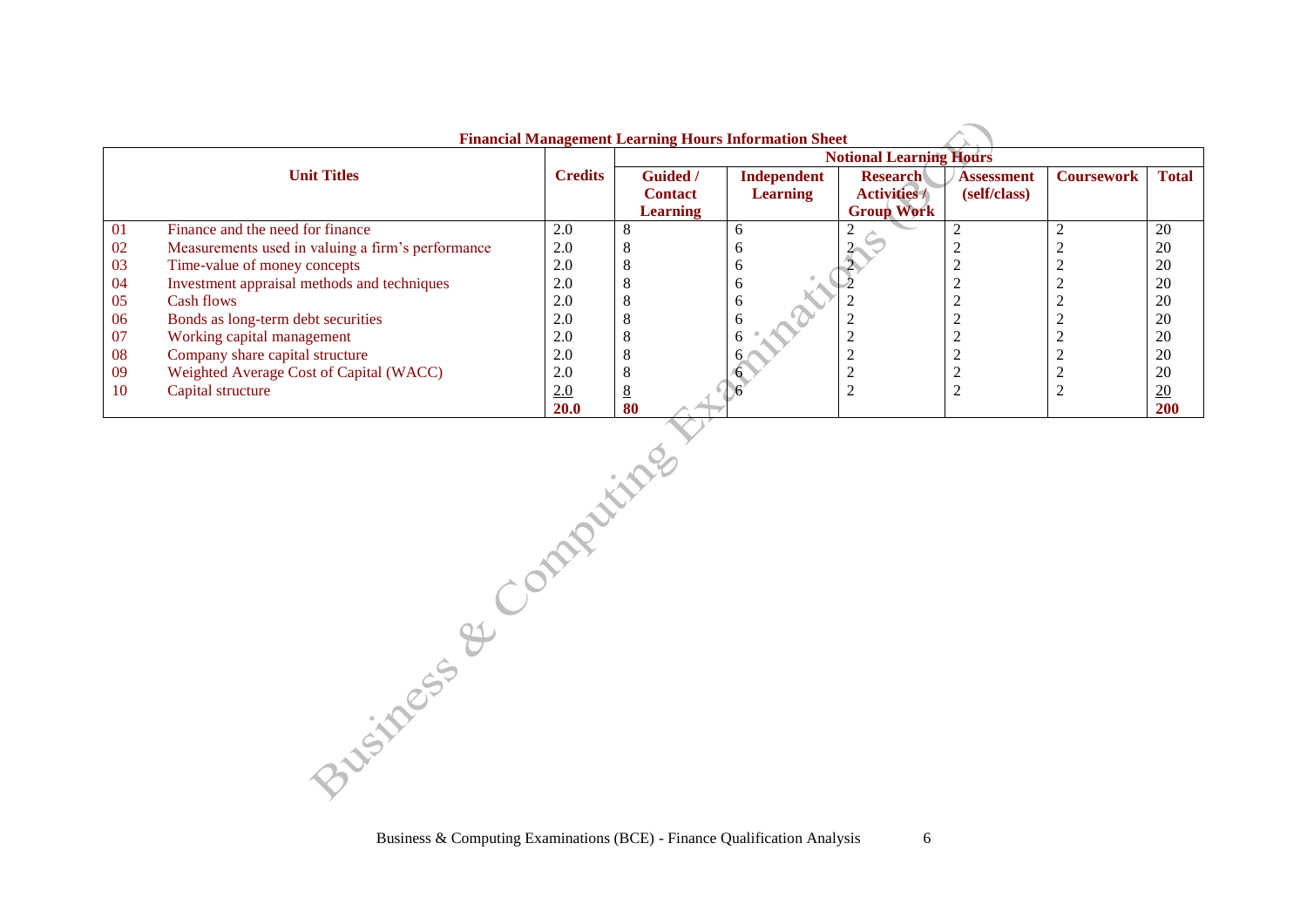|    | Corporate Governance Hearing Louis Information on  |                | <b>Notional Learning Hours</b> |                    |                     |                   |                   |                  |  |
|----|----------------------------------------------------|----------------|--------------------------------|--------------------|---------------------|-------------------|-------------------|------------------|--|
|    | <b>Unit Titles</b>                                 | <b>Credits</b> | Guided /                       | <b>Independent</b> | <b>Research</b>     | <b>Assessment</b> | <b>Coursework</b> | <b>Total</b>     |  |
|    |                                                    |                | <b>Contact</b>                 | <b>Learning</b>    | <b>Activities /</b> | (self/class)      |                   |                  |  |
|    |                                                    |                | Learning                       |                    | <b>Group Work</b>   |                   |                   |                  |  |
| 01 | Stakeholder analysis                               | 2.0            |                                | 6                  |                     |                   |                   | 20               |  |
| 02 | Public affairs management                          | 2.0            |                                |                    |                     |                   |                   | 20               |  |
| 03 | Corporate social responsibility                    | 2.0            |                                | h                  |                     |                   |                   | 20               |  |
| 04 | Corporate citizenship                              | 2.0            |                                | h                  |                     |                   |                   | 20               |  |
| 05 | Corporate ethical issues                           | 2.0            |                                | 6                  |                     |                   |                   | 20               |  |
| 06 | Ethical reasoning process                          | 2.0            |                                |                    |                     |                   |                   | 20               |  |
| 07 | Globalisation                                      | 2.0            |                                |                    |                     |                   |                   | 20               |  |
| 08 | Business government relationship                   | 2.0            |                                |                    |                     |                   |                   | 20               |  |
| 09 | Corporate governance and the political environment | 2.0            |                                |                    |                     |                   |                   | 20               |  |
| 10 | Antitrust and competition policy                   | 2.0            |                                |                    |                     |                   |                   | 20               |  |
| 11 | Corporate social responsibility                    | 2.0            |                                |                    |                     |                   |                   | 20               |  |
| 12 | Corporate environmental policy                     | 2.0            |                                |                    |                     |                   |                   | 20               |  |
| 13 | Technological growth                               | 2.0            |                                | n                  |                     |                   |                   | 20               |  |
| 14 | Corporate scandals                                 | 2.0            |                                |                    |                     |                   |                   | 20               |  |
| 15 | Consumer rights                                    | 2.0            |                                | h                  |                     |                   |                   | 20               |  |
| 16 | The corporate and its employees                    | 2.0            |                                | h                  |                     |                   |                   | 20               |  |
| 17 | Equality and diversity                             | 2.0            |                                |                    |                     |                   |                   | 20               |  |
|    |                                                    | 2.0            |                                | 6                  |                     |                   |                   | $\underline{20}$ |  |
|    |                                                    | <b>34.0</b>    | 136                            |                    |                     |                   |                   | 340              |  |

**Corporate Governance Learning Hours Information Sheet**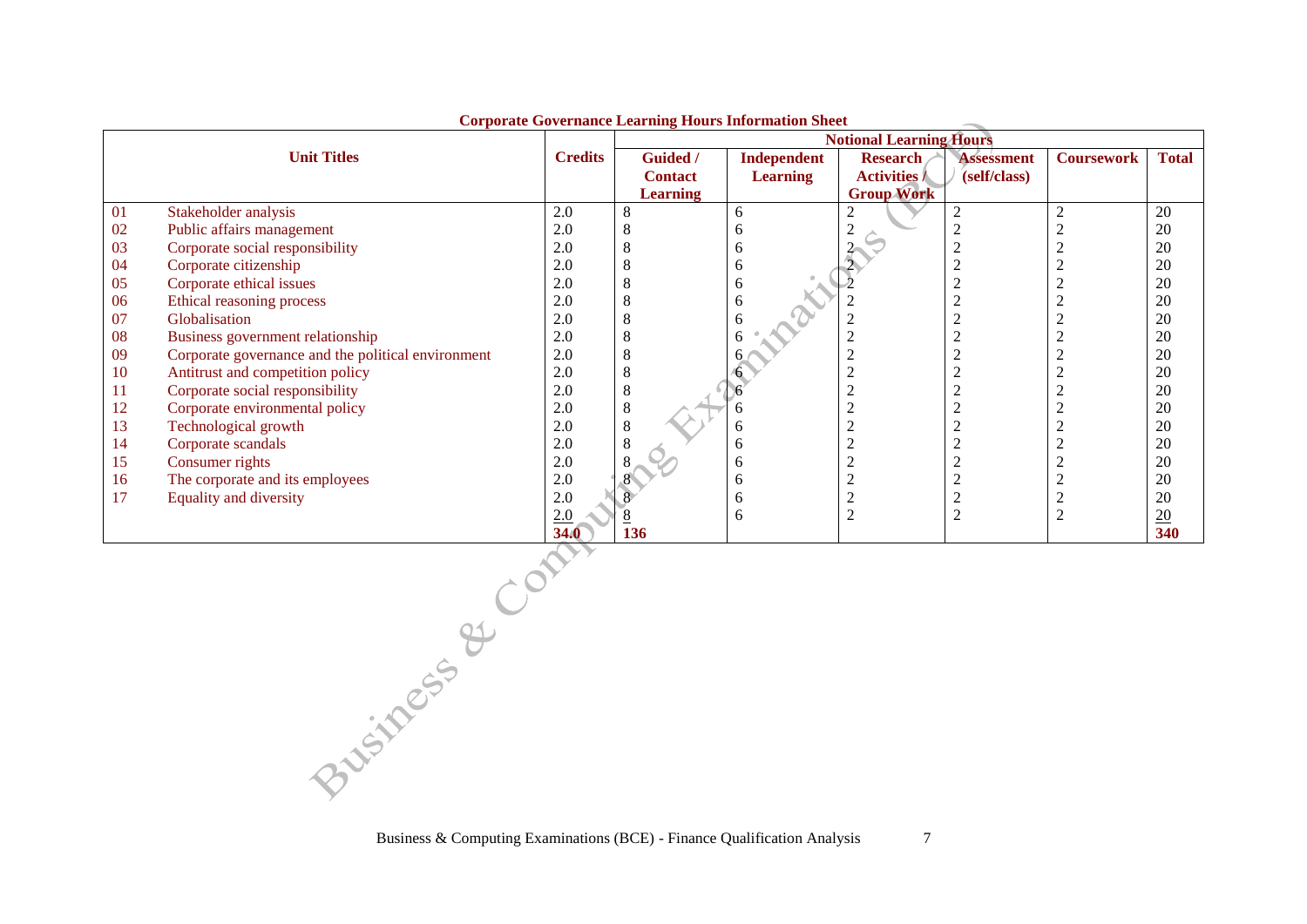#### **Level 6 Advanced Diploma in Finance (151 Credits)**

Finance issues bring turmoil and confusion to ordinary citizens and organisations alike, due to bad financial decisions, resulting in huge losses. The Advanced Diploma in Finance introduce important units which will help Financial Managers make helpful and constructive decisions.

*Why does the programme exists* – The objective of this programme is to introduce learners to the principles of the modern theory of corporate finance. These principles are applied to the investment and financing decisions of individuals and firms. Emphasis is placed on the role of time and uncertainty in making investment and financing decisions.

*How does it fits into the larger programme* – The demand for experienced financial professionals and advisors is steadily rising as more businesses, companies, and individuals are confronted with a competitive economy. Financial managers can be found in almost every industry.

*For who it was designed* – The Level 6 Advanced Diploma in Finance is designed for those who complete the Level 5 Diploma in Finance or equivalent programme holders interested in pursuing Finance.

*How it will benefit learners* – A finance career is commonly found in banking, financial institutions, government offices and big organisations which recruit on regular basis. Some financial managers choose to own and operate their own businesses and work as independent contractors.<br>
Units:<br>
• Corporate Financial Management<br>
• Financial Risk Management<br>
• Quantitative Methods for Business<br>
• Finance Theory<br>
• Economic

#### *Units:*

- Corporate Financial Management
- Financial Risk Management
- Quantitative Methods for Business
- Finance Theory
- Economics of Social Issues

**Corporate Financial Management** - everything costs money; ultimately, it's a manager's job to help the company achieve its objectives. A corporate financial management specialises in analysing company's financial statements, comparing historical and current data, detecting business trends and then recommending adequate financing sources to corporate leaders. Business management is the guiding force that oversees employees, projects and production in a business. Corporate financial management refers to all levels of managerial personnel, finance and executives responsible for resources, policy formulation, finance, coordination and control. Corporate financial managers establish budgets and financial projections for the business, guide decisions and standard practices, allocation and management of business resources, establish control within a business through reviews, feedback and reports and connect various portions of a business through communication, meetings and organised processes.

**Financial Risk Management** – Financial risk management is a process to deal with the uncertainties resulting from financial markets. It involves assessing the financial risks facing an organisation and developing management strategies consistent with internal priorities and policies. Addressing financial risks proactively may provide an organisation with a competitive advantage. It also ensures that management, operational staff, stakeholders, and the board of directors are in agreement on key issues of risk. Managing financial risk necessitates making organisational decisions about risks that are acceptable versus those that are not. The passive strategy of taking no action is the acceptance of all risks by default. Organisations manage financial risk using a variety of strategies and products. It is important to understand how these products and strategies work to reduce risk within the context of the organisation's risk tolerance and objectives. Strategies for risk management often involve derivatives. Derivatives are traded widely among financial institutions and on organized exchanges. The value of derivative contracts, such as futures, forwards, options, and swaps, is derived from the price of the underlying asset. Derivatives trade on interest rates, exchange rates, commodities, equity and fixed income securities, credit, and even weather.

**Quantitative Methods for Business** - when a person is ill or has had an accident and received an injury there are many variables associated with the incident which could be measured. An infection may cause the person's temperature to rise, a broken bone will cause pain. There may also be psychological consequences which a researcher may wish to measure, e.g. anxiety or health beliefs. The methods used to measure these variables will very often be of a quantitative nature. The researcher will use techniques which allow some form of number to be used to assess or quantify the condition under investigation. They will seek to investigate the relationships between variables using systematic controlled observations. These observations of a carefully chosen sample of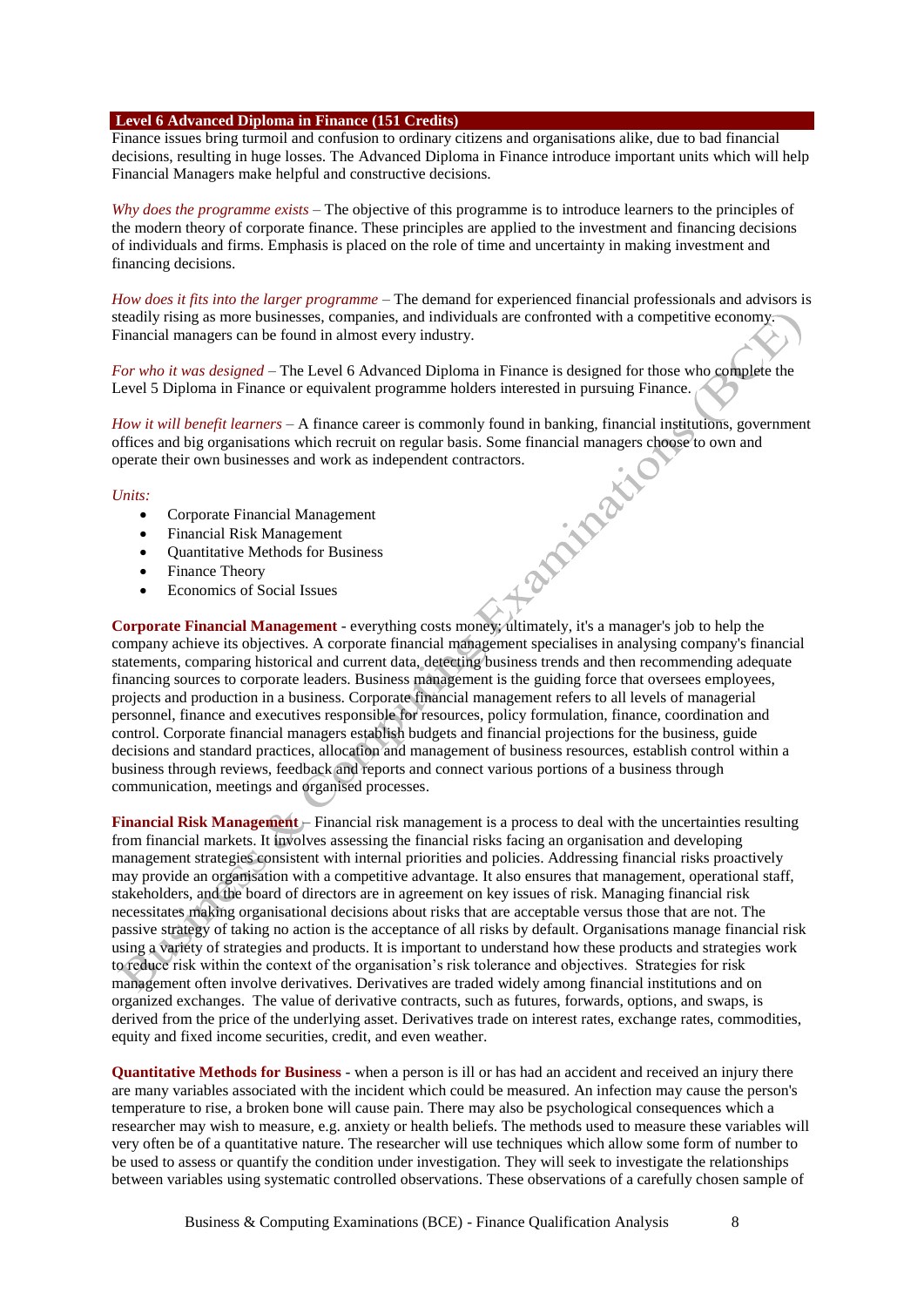the population of interest, and the associated statistical procedures, will enable researchers to test their hypotheses and verify or refute the theories which attempt to explain the observations.

**Finance Theory** - numerous economists have explained the role of finance in the market with the help of different finance theories. The concept of finance theory involves studying the various ways by which businesses and individuals raise money, as well as how money is allocated to projects while considering the risk factors associated with them. There are a number of finance theories that offer separate approaches to the finance hypotheses. Some of the major popular finance theories of the world are: Arbitrage pricing theory, Rational choice theory, Prospect theory, Cumulative prospect theory, Monte Carlo option model, Binomial options pricing model, Gordon model, International fisher effect, Black model, and Legal origins theory.

**Economics of Social Issues** - looks at the wider context of economic factors. Many issues locally, nationally, and internationally relate to economic principles. Abject poverty is without question the major economic  $\geq$ problem of the world. This has always been so, but it has become the focus of great concern for nations and for large numbers of persons in recent years. To understand its causes and achieve its possible alleviation, an understanding of the nature of economics and economic activity is necessary. Economic activity is generated by the wants of human beings, which seem to be insatiable in the aggregate. The means available in any economy for satisfying the wants of its population are scarce. They consist of the economy's resources— its labour and its capital—along with its available technology. The supplies of resources, together with the level of technology available, determine the maximum GDP that the country can produce to satisfy wants.

| Unit                               | <b>Pre-requisite</b>   | Core-requisite                 | <b>Guided</b><br><b>Learning</b><br><b>Hours</b> | <b>Number</b><br>of Credits |
|------------------------------------|------------------------|--------------------------------|--------------------------------------------------|-----------------------------|
| Corporate                          | Knowledge of Finance.  | A pass or higher in Diploma in | 220                                              | 22                          |
| Financial                          |                        | Finance or equivalence.        |                                                  |                             |
| Management                         |                        |                                |                                                  |                             |
| <b>Financial Risk</b>              | Knowledge of Finance.  | A pass or higher in Diploma in | 200                                              | 20                          |
| Management                         |                        | Finance or equivalence.        |                                                  |                             |
| Quantitative                       | Knowledge of           | A pass or higher in Diploma in | 220                                              | 22                          |
| Methods for                        | accounting and finance | Finance or equivalence.        |                                                  |                             |
| <b>Business</b>                    |                        |                                |                                                  |                             |
| <b>Finance Theory</b>              | Knowledge of Finance.  | A pass or higher in Diploma in | 300                                              | 30                          |
|                                    |                        | Finance or equivalence.        |                                                  |                             |
| Economics of                       | Knowledge of           | A pass or higher in Diploma in | 260                                              | 26                          |
| Social Issues                      | accounting and finance | Finance or equivalence.        |                                                  |                             |
| Coursework (Project) for all units |                        |                                | 210                                              | 21                          |

| <b>Rules of combination:</b> | All units are mandatory |
|------------------------------|-------------------------|
| <b>Age Group:</b>            |                         |
| <b>Programme Type:</b>       | Vendor/Industry         |
|                              |                         |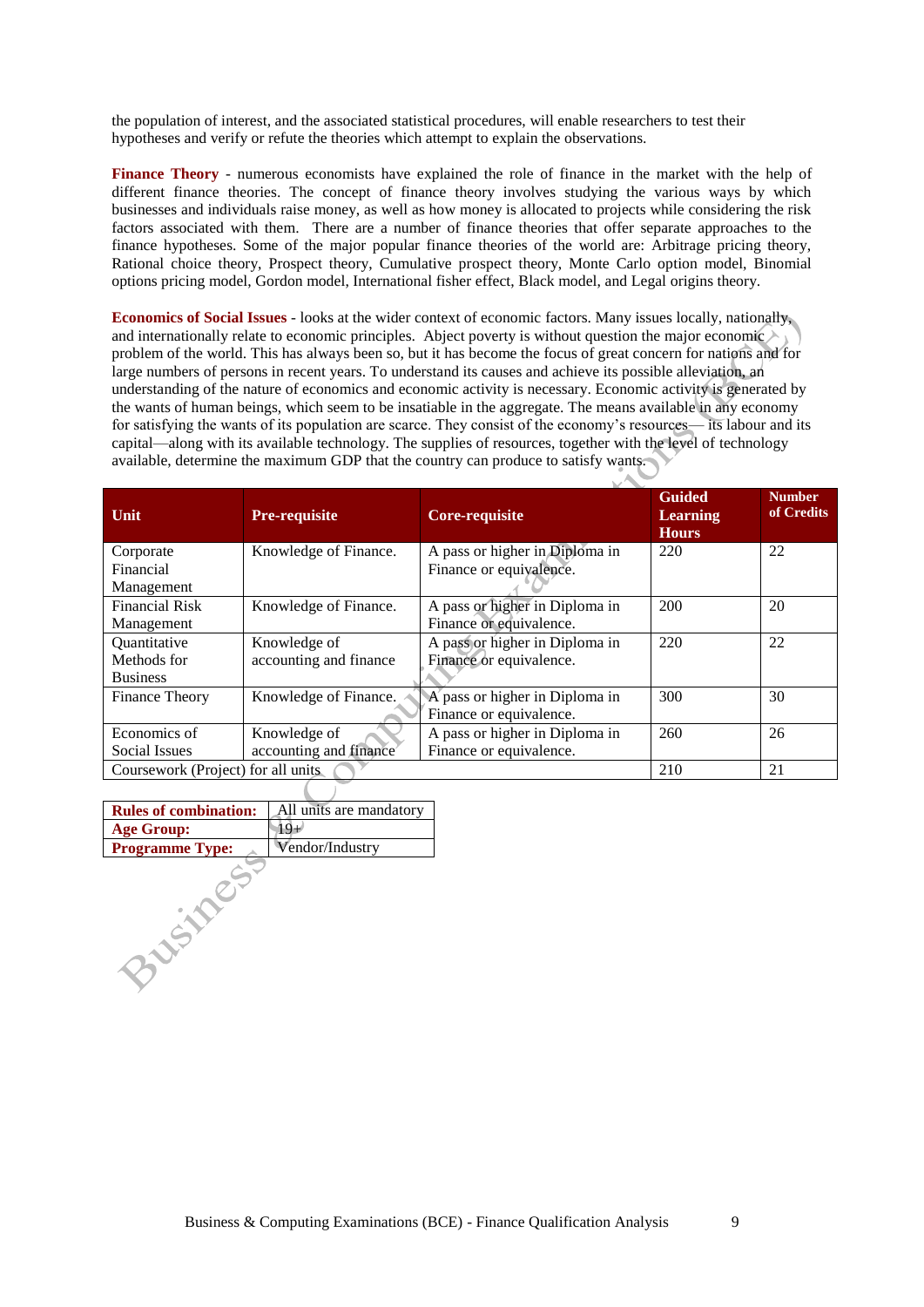|    |                                                  |                |                                               | <b>Notional Learning Hours</b> |                                                             |                                   |                   |                 |  |
|----|--------------------------------------------------|----------------|-----------------------------------------------|--------------------------------|-------------------------------------------------------------|-----------------------------------|-------------------|-----------------|--|
|    | <b>Unit Titles</b>                               | <b>Credits</b> | Guided /<br><b>Contact</b><br><b>Learning</b> | Independent<br><b>Learning</b> | <b>Research</b><br><b>Activities /</b><br><b>Group Work</b> | <b>Assessment</b><br>(self/class) | <b>Coursework</b> | <b>Total</b>    |  |
| 01 | Corporate functions                              | 2.0            |                                               | 6                              |                                                             |                                   |                   | 20              |  |
| 02 | Maximisation of profit                           | 2.0            |                                               | n                              |                                                             |                                   |                   | 20              |  |
| 03 | Capital investment decisions                     | 2.0            |                                               | n                              |                                                             |                                   |                   | 20              |  |
| 04 | <b>Time Value of Money</b>                       | 2.0            |                                               | h                              |                                                             |                                   |                   | 20              |  |
| 05 | Bond characteristics and valuation of bond       | 2.0            |                                               | n                              |                                                             |                                   |                   | 20              |  |
| 06 | Cost of borrowing                                | 2.0            |                                               | h                              |                                                             |                                   |                   | 20              |  |
| 07 | Equity share capital                             | 2.0            |                                               |                                |                                                             |                                   |                   | 20              |  |
| 08 | <b>Dividend Valuation Model</b>                  | 2.0            |                                               |                                |                                                             |                                   |                   | 20              |  |
| 09 | Cost of capital decisions                        | 2.0            |                                               |                                |                                                             |                                   |                   | 20              |  |
| 10 | Weighted Average Cost of Capital (WACC)          | 2.0            |                                               |                                |                                                             |                                   |                   | 20              |  |
| 11 | Capital structure analysis                       | 2.0            |                                               |                                |                                                             |                                   |                   | 20              |  |
| 12 | <b>Business valuation methods</b>                | 2.0            | 8                                             |                                |                                                             |                                   |                   | 20              |  |
| 13 | Capital Asset Pricing Model (CAPM)               | 2.0            | 8                                             |                                |                                                             |                                   |                   | 20              |  |
| 14 | Risk management processes                        | 2.0            |                                               | n                              |                                                             |                                   |                   | 20              |  |
| 15 | Steps involved in the capital investment process | 2.0            |                                               |                                |                                                             |                                   |                   | 20              |  |
| 16 | Mergers and Acquisitions (M&A)                   | 2.0            |                                               | h                              |                                                             | ◠                                 |                   | $\overline{20}$ |  |
|    |                                                  | <b>32.0</b>    |                                               |                                |                                                             |                                   |                   | 320             |  |
|    |                                                  |                |                                               |                                |                                                             |                                   |                   |                 |  |

## **Corporate Financial Management Learning Hours Information Sheet**

## **Financial Risk Management Learning Hours Information Sheet**

|    |                                  |                | <b>Notional Learning Hours</b> |                                |                                        |                                   |                   |                 |  |
|----|----------------------------------|----------------|--------------------------------|--------------------------------|----------------------------------------|-----------------------------------|-------------------|-----------------|--|
|    | <b>Unit Titles</b>               | <b>Credits</b> | Guided /<br><b>Contact</b>     | Independent<br><b>Learning</b> | <b>Research</b><br><b>Activities /</b> | <b>Assessment</b><br>(self/class) | <b>Coursework</b> | <b>Total</b>    |  |
|    |                                  |                | Learning                       |                                | <b>Group Work</b>                      |                                   |                   |                 |  |
| 01 | Concepts of risk management      | 2.0            |                                |                                |                                        |                                   |                   | 20              |  |
| 02 | Sources of market risk           | 2.0            |                                |                                |                                        |                                   |                   | 20              |  |
| 03 | Risk and value management        | 2.0            |                                |                                |                                        |                                   |                   | 20              |  |
| 04 | Measuring the risk factor        | 2.0            |                                |                                |                                        |                                   |                   | 20              |  |
| 05 | <b>Futures markets</b>           | 2.0            |                                |                                |                                        |                                   |                   | 20              |  |
| 06 | Interest rate and currency swaps | 2.0            |                                |                                |                                        |                                   |                   | 20              |  |
| 07 | Option contracting               | 2.0            |                                |                                |                                        |                                   |                   | 20              |  |
| 08 | Credit risk                      | 2.0            |                                |                                |                                        |                                   |                   | 20              |  |
| 09 | Operational risk                 | 2.0            |                                |                                |                                        |                                   |                   | 20              |  |
| 10 | Control and risk management      | 2.0            |                                |                                |                                        |                                   |                   | $\overline{20}$ |  |
|    |                                  | <b>20.0</b>    | 80                             |                                |                                        |                                   |                   | 200             |  |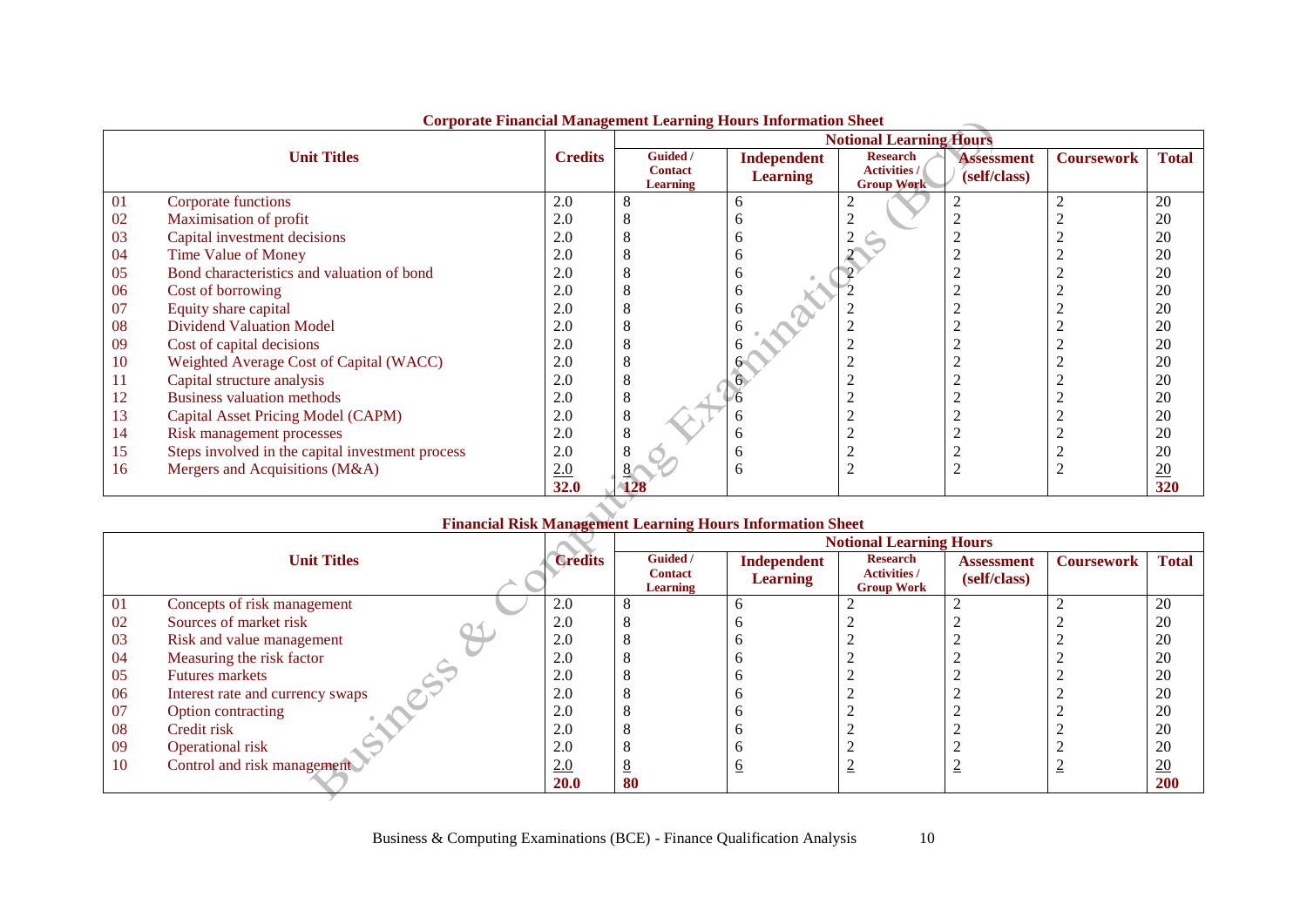**Quantitative Methods for Business Learning Hours Information Sheet**

[see Advanced Diploma in Corporate Financial Reporting]

|     |                                   |                  | <b>Notional Learning Hours</b> |                 |                     |                   |                   |              |  |
|-----|-----------------------------------|------------------|--------------------------------|-----------------|---------------------|-------------------|-------------------|--------------|--|
|     | <b>Unit Titles</b>                | <b>Credits</b>   | Guided /                       | Independent     | <b>Research</b>     | <b>Assessment</b> | <b>Coursework</b> | <b>Total</b> |  |
|     |                                   |                  | <b>Contact</b>                 | <b>Learning</b> | <b>Activities /</b> | (self/class)      |                   |              |  |
|     |                                   |                  | <b>Learning</b>                |                 | <b>Group Work</b>   |                   |                   |              |  |
| 01  | Role of finance                   | 2.0              | 8                              | 6               |                     |                   |                   | 20           |  |
| 02  | Major financial statements        | 2.0              | 8                              | 6               | ∠                   |                   |                   | 20           |  |
| 03  | Interpreting financial statements | 2.0              | 8                              |                 | $\overline{2}$      |                   |                   | 20           |  |
| 04  | Cash flow analysis                | 2.0              | 8                              |                 | ◠<br>∠              |                   |                   | 20           |  |
| 05  | Quantitative investment analysis  | 2.0              | 8                              |                 | $\bigcap$<br>∠      |                   |                   | 20           |  |
| 06  | <b>Bond basics</b>                | 2.0              | 8                              |                 |                     |                   |                   | 20           |  |
| 07  | Stock ownership                   | 2.0              | 8                              | <sub>0</sub>    | $\bigcap$           |                   |                   | 20           |  |
| 08  | The risk/return tradeoff          | 2.0              | 8                              | <sub>0</sub>    | $\bigcap$<br>∠      |                   |                   | 20           |  |
| 09  | Estimating risk and return        | 2.0              | 8                              | <sub>0</sub>    | ◠<br>∠              |                   |                   | 20           |  |
| 10  | Weighted average cost of capital  | 2.0              |                                | 6               | ◠                   |                   |                   | 20           |  |
| -11 | Capital budgeting                 | 2.0              |                                | <sub>0</sub>    | $\bigcap$<br>∠      |                   |                   | 20           |  |
| 12  | Capital structure                 | 2.0              |                                | <sub>0</sub>    | ◠<br>∠              |                   |                   | 20           |  |
| 13  | Dividend payout policy            | 2.0<             | 8                              | <sub>b</sub>    | ◠                   |                   |                   | 20           |  |
| 14  | Capital funding schemes           | 2.0 <sup>°</sup> | 8                              | <sub>0</sub>    | ◠                   |                   |                   | 20           |  |
| 15  | Working capital policy            | <u>2.0</u>       | 8                              | <u>6</u>        | $\overline{2}$      | ⋍                 | ≃                 | 20           |  |
|     |                                   | 30.0             | 120                            |                 |                     |                   |                   | 300          |  |

#### **Finance Theory Learning Hours Information Sheet**

Business & Computing Examinations (BCE) - Finance Qualification Analysis 11

BOR